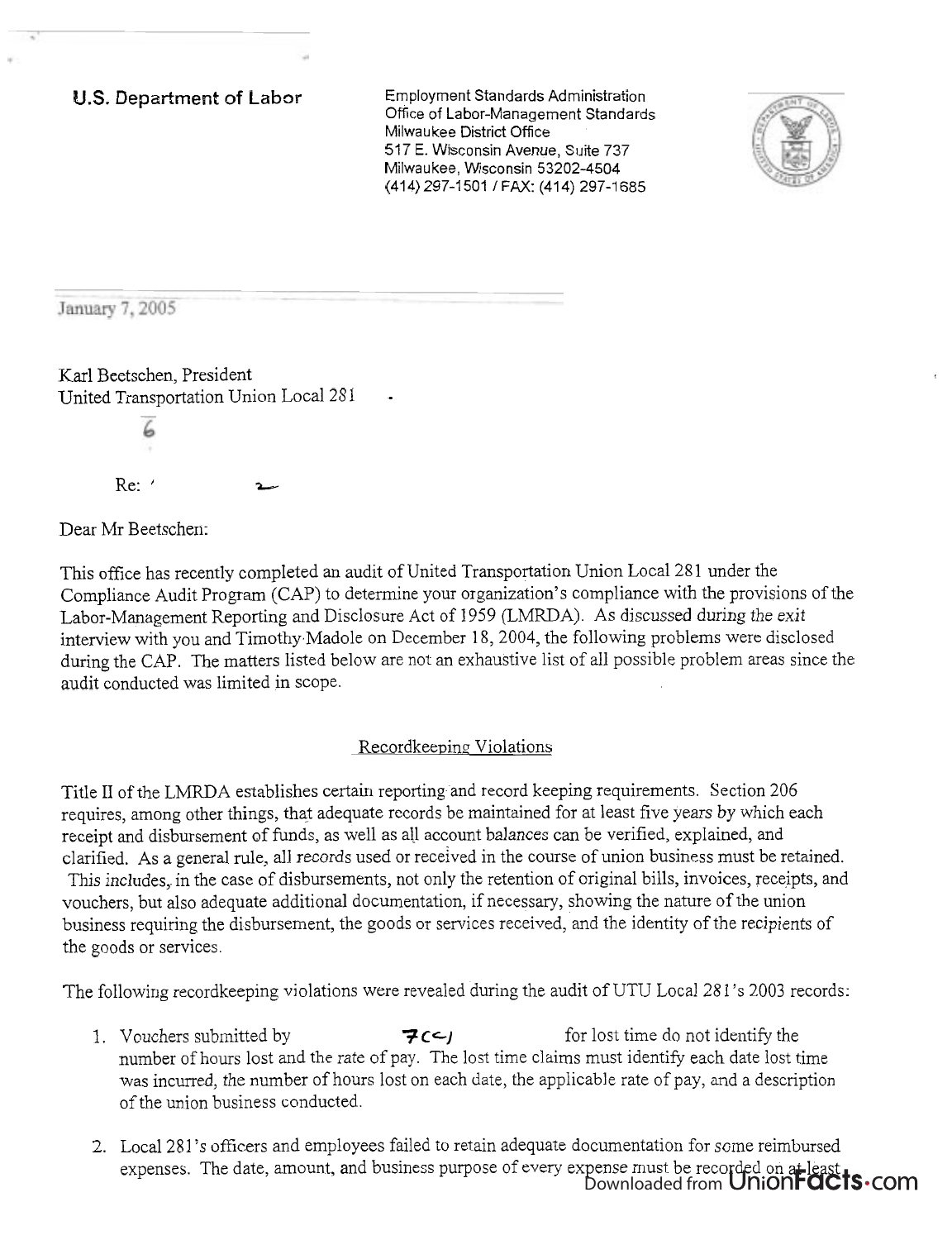UTU Local 281 January 7,2005 Page 2 of 4

one union record. In addition, the names of individuals present for meal expenses paid for by the union and the locations (names of restaurants) where meal expenses were incurred must also be -- -- -- - - - - - - - - - - - - - - - . -. . recorded.

Te s

 $\sim$  22

As an example, Mr. Madole was reimbursed for office supplies on 01/19/03 and 07/21/03, but there was no invoice or receipt present in the local's records for that expense. As another example,  $\mathcal{F}(C)$  was reimbursed for expenses in November and December 2003, but there were no invoices or receipts present in the local's records for those expenses.

Unions that reimburse their personnel for actual expenses incurred must retain receipts for all business expenses in cases where receipts are readily obtainable, regardless of the amount or nature of the expense. If a receipt is not obtainable, the individual incurring the expense should document on some other record all of the relevant information regarding the expense, including the date, amount, item(s) purchased, location (vendor name), and business purpose or reason for the expense. Unions are not required to retain receipts for meal expenses paid through a per diem (or allowance) system.

3. The audit revealed that check number 1333,'date 12/18/03 for \$350.00 was made payable to cash. No supporting documentation, such as an invoice or a receipt, for this check was retained. Mr. Madole indicated in the organizational interview that this check was for the local's Christmas Party. The date, amount, and business purpose of every expense must be recorded on at least one union record.

With respect to documentation retained in support of specific disbursements (including those in payment of credit card charges), the record retention requirement includes not only the retention of original bills, invoices, receipts, and vouchers, but also additional documentation, if necessary, showing the nature of the union business requiring the disbursement, the goods or services received, and all the recipients of the goods or services. In most instances, this documentation requirement can be most easily satisfied with a sufficiently descriptive receipt. If a receipt is not sufficiently descriptive, a note can be written on it providing the additional information. An exception may be made only in those cases where 1) other equally descriptive documentation has been maintained, and 2) there is evidence of actual oversight and control over disbursements.

- 4. Local 281 failed to retain IRS W-2 forms and the 990 tax return for 2003. All records created or used in the course of union business must be retained for a minimum of five years, including voided checks.
- *5.* Mr. Madole indicated that Local 28 1 has not retained records for some of the past five years. You and Mr. Madole are required to file labor organization annual reports with OLMS, and are responsible for maintaining records which will provide in sufficient detail the information and data necessary to verify the accuracy and completeness of the report. Section 206 of the LMRDA requires that records be kept for at least five years after the date that a report is filed. Any records

## Downloaded from UnionFacts.com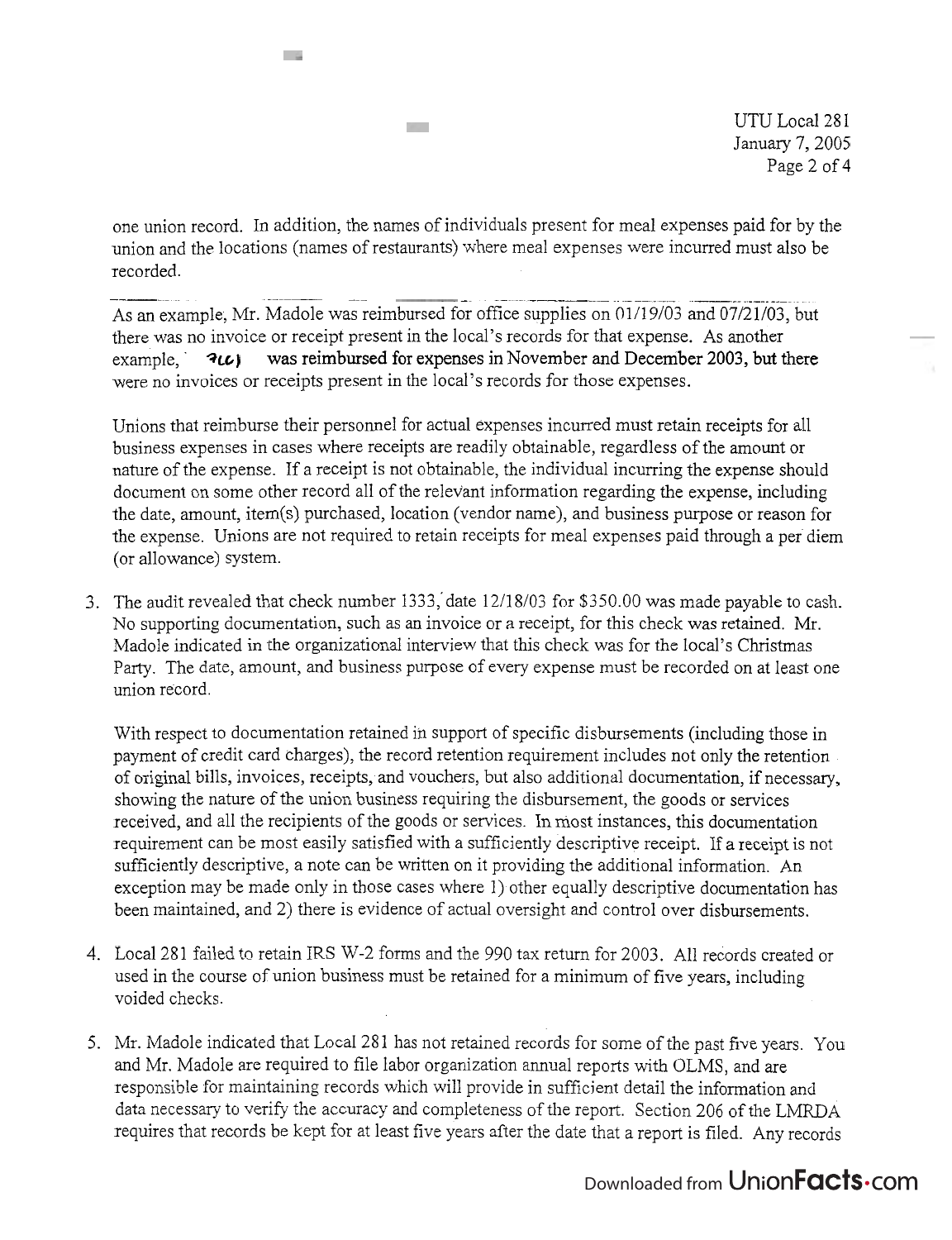necessary to verify, explain, or clarify the report mist be retained, including, but not limited to, vouchers, worksheets, receipts, and applicable resolutions.

As agreed, provided that Local 281 maintains adequate documentation for its disbursements in the future, no additional enforcement action will be taken regarding these violation.

### Reporting Violations

The CAP disclosed a violation of LMRDA section 201(b), because the Labor Organization Annual Report (Form LM-3) filed by Local 281 for fiscal year ending December 31, 2003 was deficient in the following areas:

- 1. Some payments to officers for expenses and lost time were not properly reported in Item 24. (All Officers and Disbursements to Officers). For example, reimbursements for payments to Mr. Madole for some expenses were not included in the total amounts to or for him that are reported in Item 24, Column E of the LM-3.
- 2. Item 25(A) (Cash) is deficient because the cash figure reported does not match Item 25(B) (Ending Cash) from the LM-3 filed for fiscal year ending 1213 1/2002. The amount listed in Item 25(A) must match the entry in Item 25(B) from the previous LM report or additional information must be entered in Item 56 (Additional Information) on the front of the LM-3.

I am not requiring that Local 281 file an amended LM-3 report for 2003 to correct the deficient items, but as agreed, your union will properly report the deficient items on all future reports filed with this agency.

#### Other Issues

- 1. At the beginning of the audit, Mr. Madole advised that you sign blank checks in advance. The countersignature requirement is an effective internal control of union funds. Its purpose is to attest to the authenticity of a completed document already signed. However, countersigning a blank check in advance does not attest to the authenticity of a completed check, and completely circumvents and undermines the whole purpose of the countersignature requirement. You may want to revise your check disbursement method.
- 3. The CAP disclosed a violation of LMRDA section 201(a) which requires that unions submit a copy of their current constitution and bylaws with its LM report when bylaw changes are made. Local 281 amended its constitution and bylaws, but a copy of the constitution and bylaws was not filed with OLMS.

Two copies of Local 281's constitution and bylaws have now been filed.

## Downloaded from Union**Facts**.com